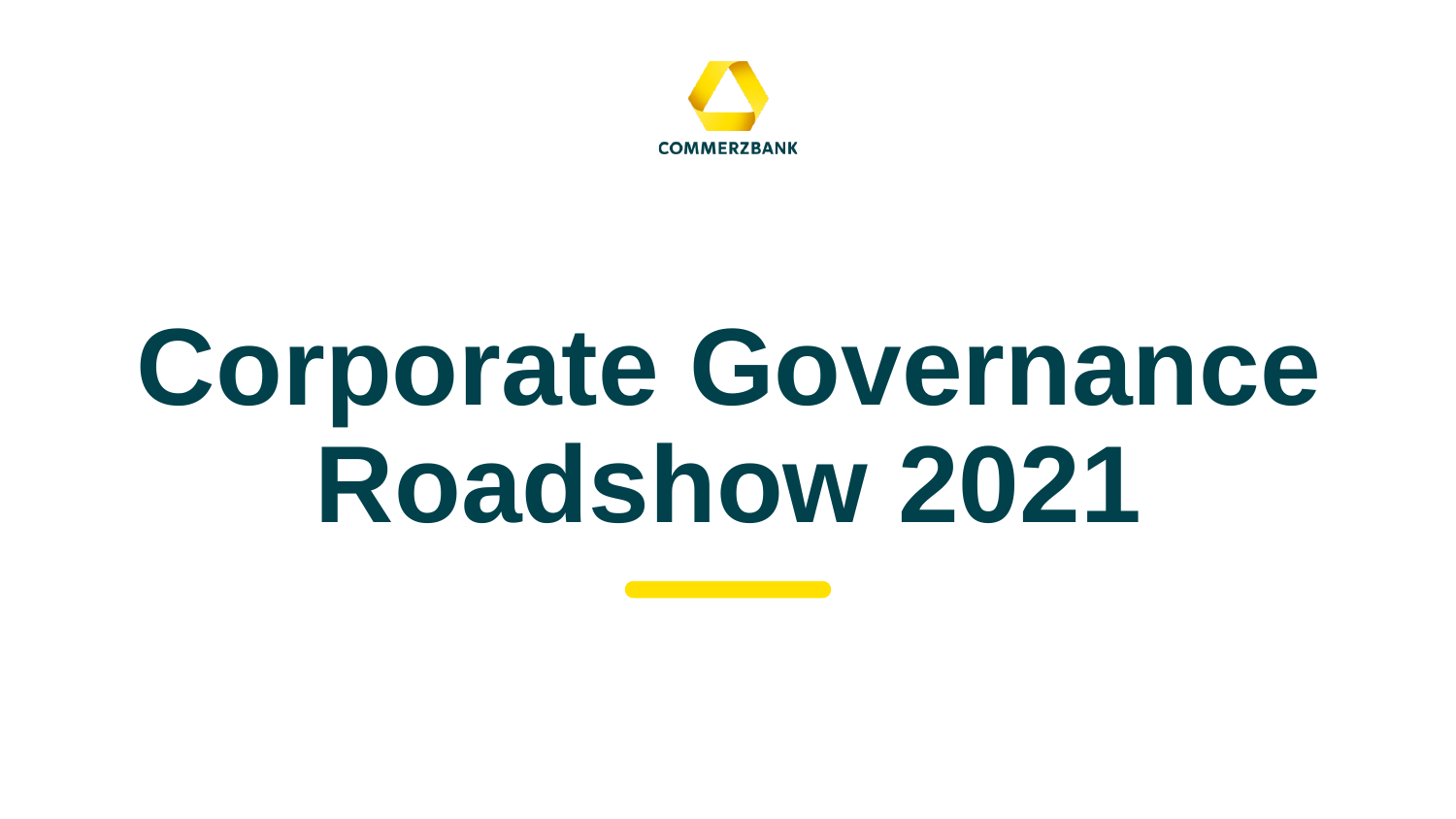

## **1. Corporate Governance 2. Sustainability 3. Appendix**

Agenda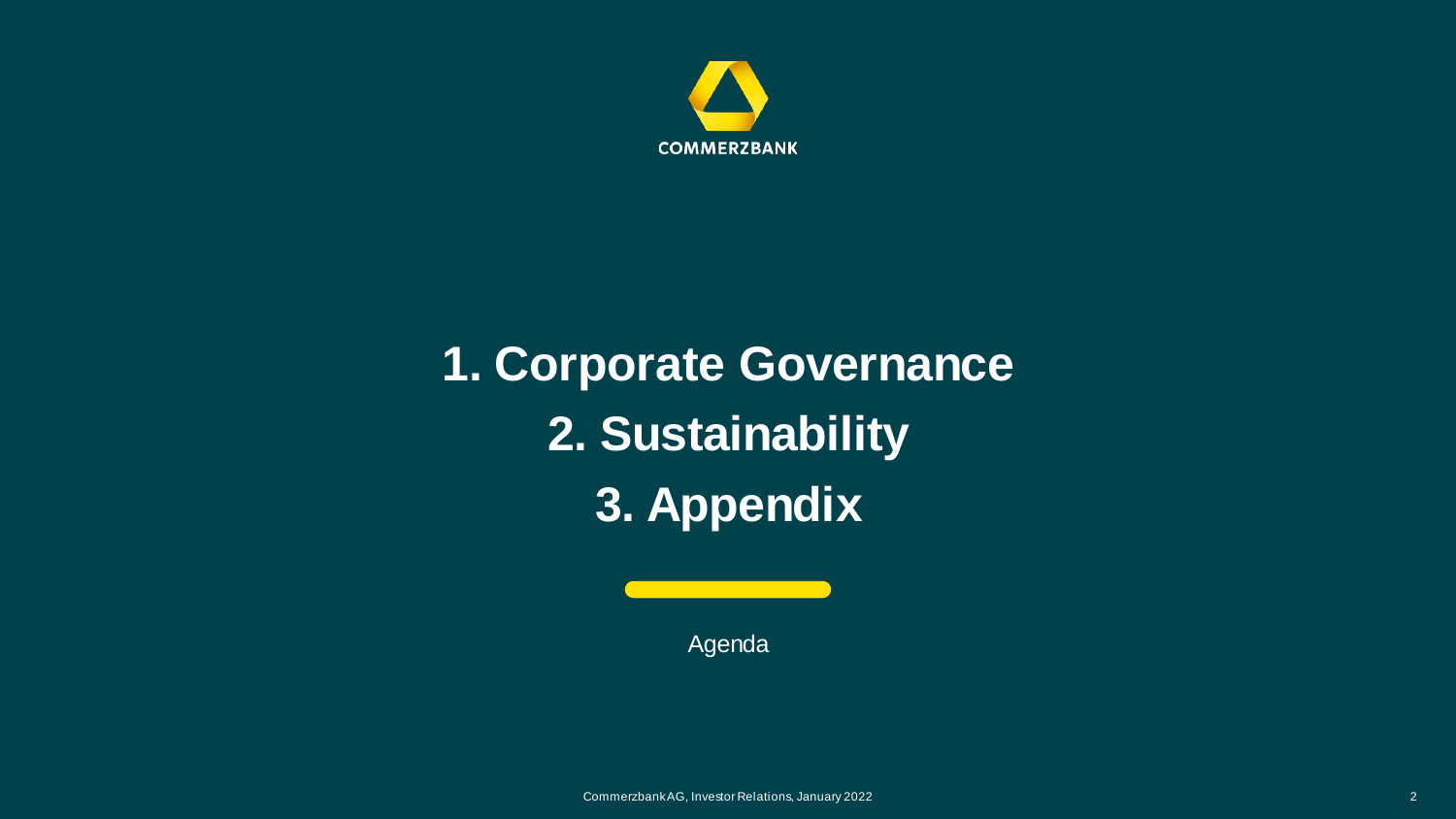

# **Corporate Governance at Commerzbank**

A solid governance structure as basis for economic success

Commerzbank AG, Investor Relations, January 2022 3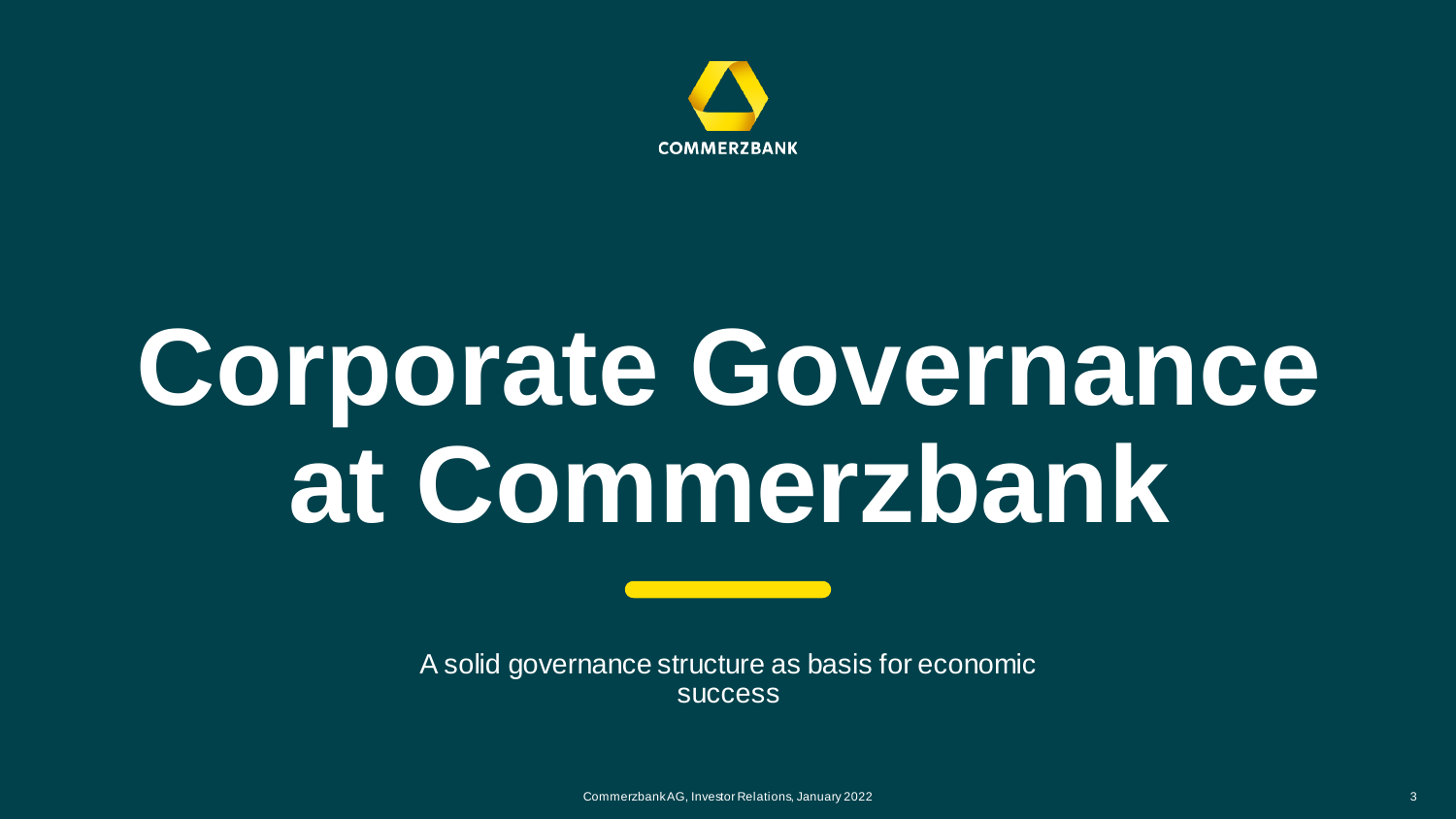### **Collaboration between the Supervisory Board and the Board of Managing Directors in the German "Two-tier Board System"**

#### **Two-tier Board System**

A **structure of the Board of Directors** of a company used in certain European countries, such as Germany, **that comprises two tiers**:

- a **Supervisory Board**, on which representatives of employees and shareholders are represented
- › a **Management Board (Board of Managing Directors or Executive Board)** that is concerned with the day-to-day running of the business. **One-tier**



#### **Supervisory Board**

- › The Supervisory Board appoints the Board of Managing Directors and ensures the effective composition of the Managing Directors team.
- › The Supervisory Board supervises and advises the Board of Managing Directors and has discussions about the strategy.
- The Supervisory Board supervises the Board of Managing Directors in particular with regard to compliance with the applicable banking supervisory regulations and devotes sufficient time to the strategies and risks.
- The Supervisory Board is responsible for the remuneration system of the Board of Managing Directors.



#### **Board of Managing Directors**

- › The Board of Managing Directors is responsible for independently managing the enterprise.
- It is obliged to act in the bank's best interest and undertakes to increase the enterprise value of the bank sustainably.
- <sup>></sup> The Board of Managing Directors is responsible for the development and execution of the bank's strategy.
- **The Board of Managing Directors is responsible** for the operating business and takes all related decisions.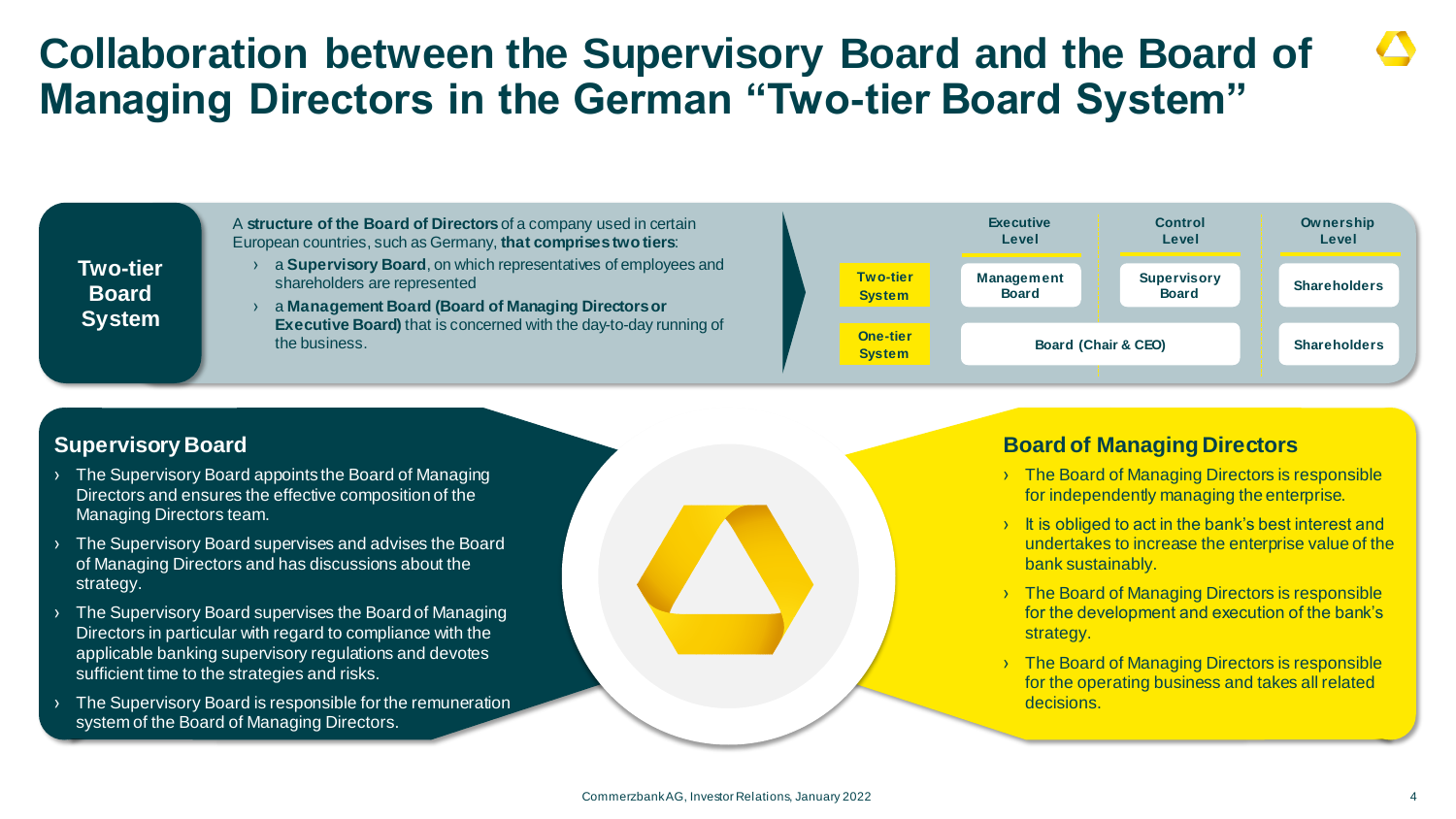## **General information on the composition of the Supervisory Board**

The **Supervisory Board of Commerzbank consists of a total of 20 members** of which **ten members are elected by the bank's employees** in accordance with the German law on co-determination – the remaining **ten representatives are elected by Commerzbank's shareholders**.

#### **Composition of the Supervisory Board1)**



#### **Independence of the Supervisory Board**

**According to the German Corporate Governance Code**, **all representatives elected by the bank's shareholders** have **no personal or business relationship with the bank**, its **corporate bodies**, a **controlling shareholder** or a **company affiliated with the controlling shareholder** that could lead to a significant, not temporary conflict of interest.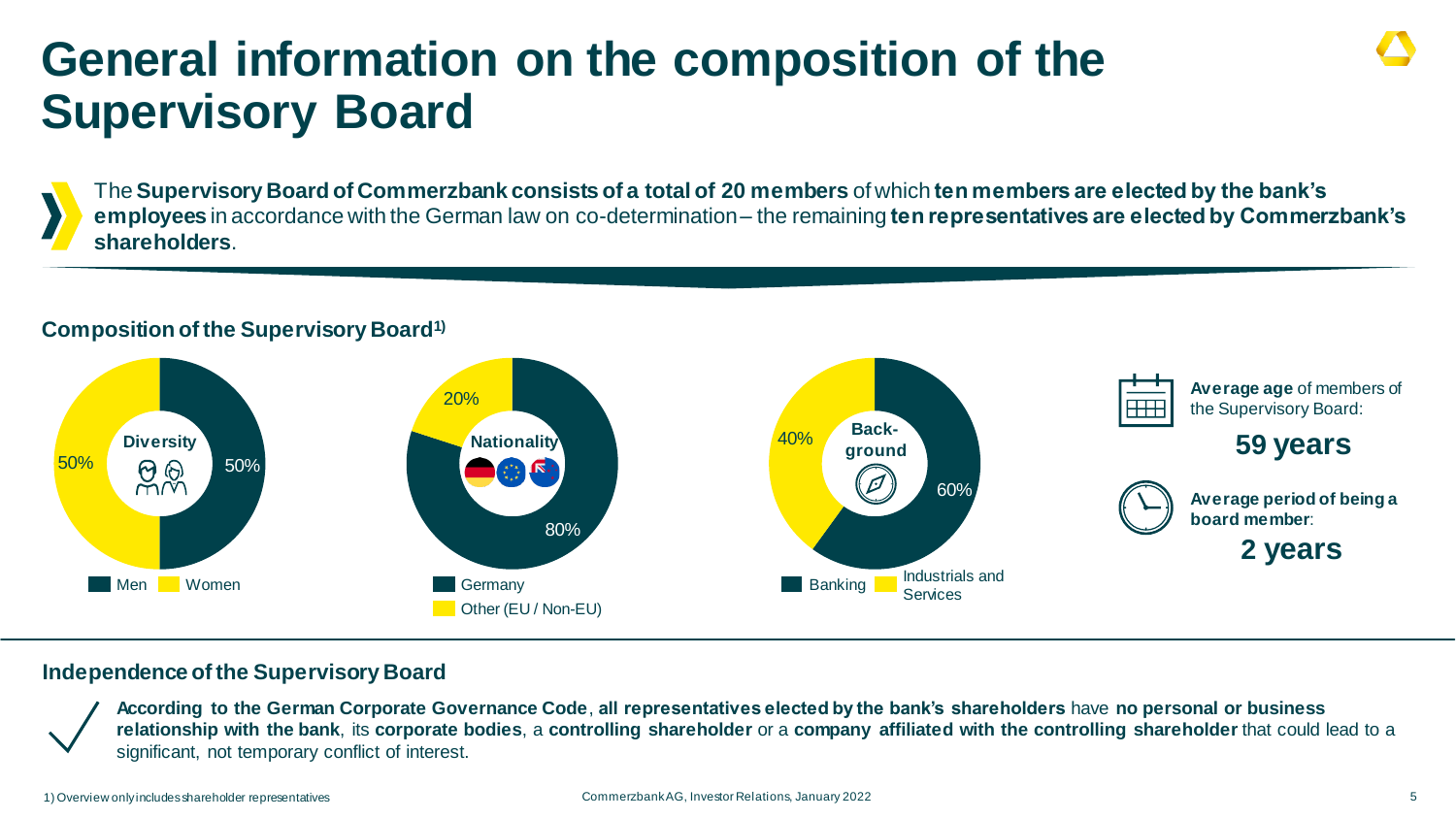## **Composition of the Supervisory Board and its committees**



Presiding and Nomination Committee La Compensation Control Committee La Audit Committee La Social Social Welfare Committee La Mediation Committee La Committee for Digitalisation and Technology **C** indicates the Chairperson of the respective Committee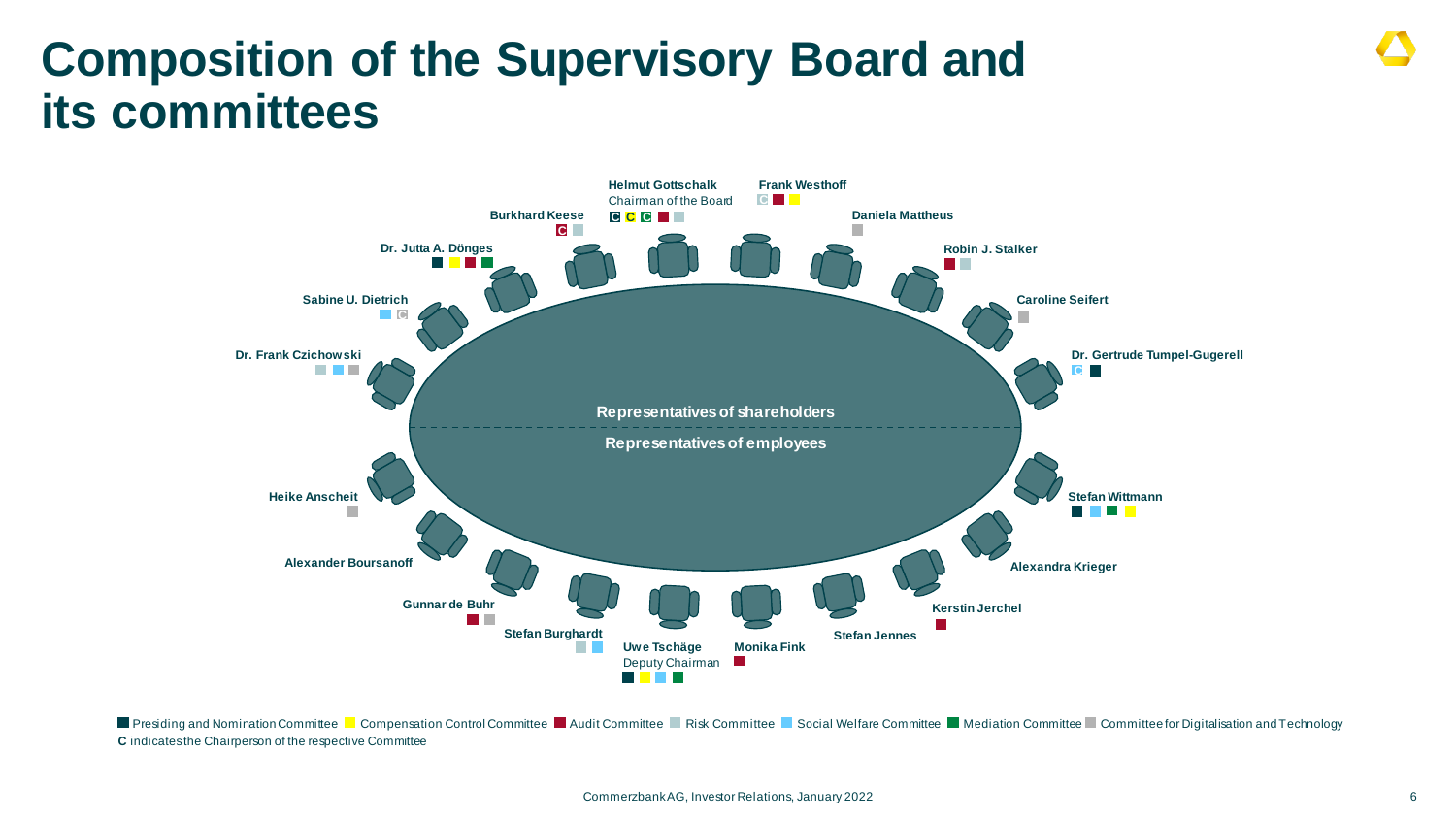

# **Sustainability**

Insights from Commerzbank's Sustainability Strategy

Commerzbank AG, Investor Relations, January 2022 7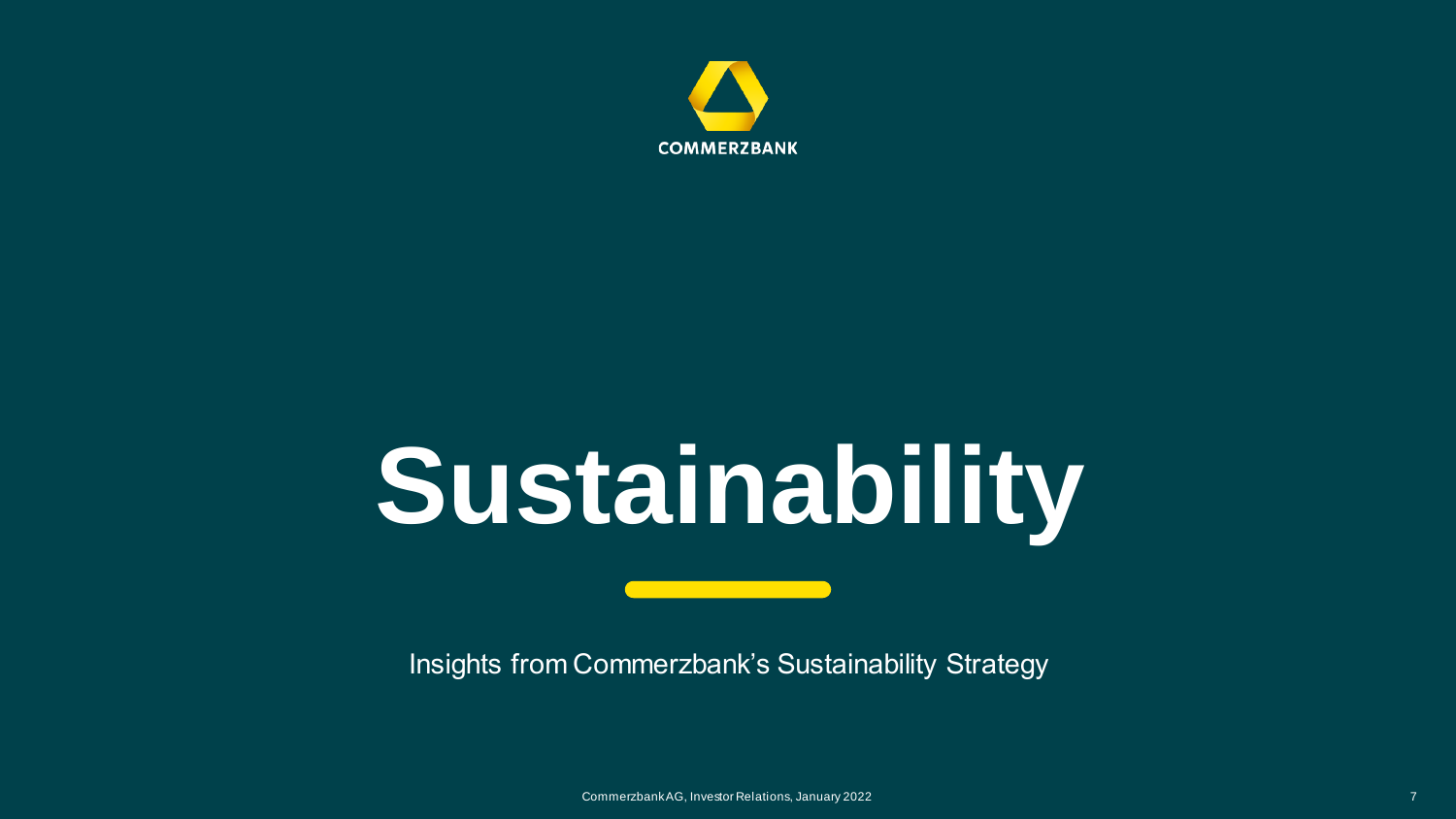## **Management view and core beliefs**

**With the new strategy sustainability is where it belongs: at CEO level** 



**"Sustainability is a central building block of a strong and, above all, future-proof Commerzbank. […] Commerzbank already has many examples that show the importance of the topic for our Bank."** (Dr. Manfred Knof at Capital Markets Day, February 2021)

#### **Sustainability as a business opportunity**

- Every client is affected by transformation we offer innovative products and services to support our clients in the best way
- Customers expect sustainable banking  $-$  only if we offer credible products and solutions we will sustain
- Digitization and sustainability go hand in hand – we want to use those synergies

#### **Status Quo**

- Since Dr. Manfred Knof took over as CEO in 2021, sustainability is **directly within his responsibilities,** establishment of **Group Sustainability Management**
- **Sustainability** is besides **customer-centricity**, **digitization** and **profitability** an integral cornerstone of our new strategy program for 2024
- Commerzbank recognizes sustainability not only as a trend but also as a **duty for our customers, society and future generations**
- There are **sustainable finance experts** serving on the supervisory board to ensure a holistic anchoring of the topic within management body

#### **Sustainability has to be approached holistically**

- We understand sustainability across all dimensions
- Sustainability affects all segments of our bank – operations, product offering, risk management

#### **Sustainability needs to be managed consequently**

- Climate and ESG related risks are potential risks for our clients and for us – we identify, monitor and manage these risks consequently
- Customer relationships which are not sharing our core beliefs will be carefully looked at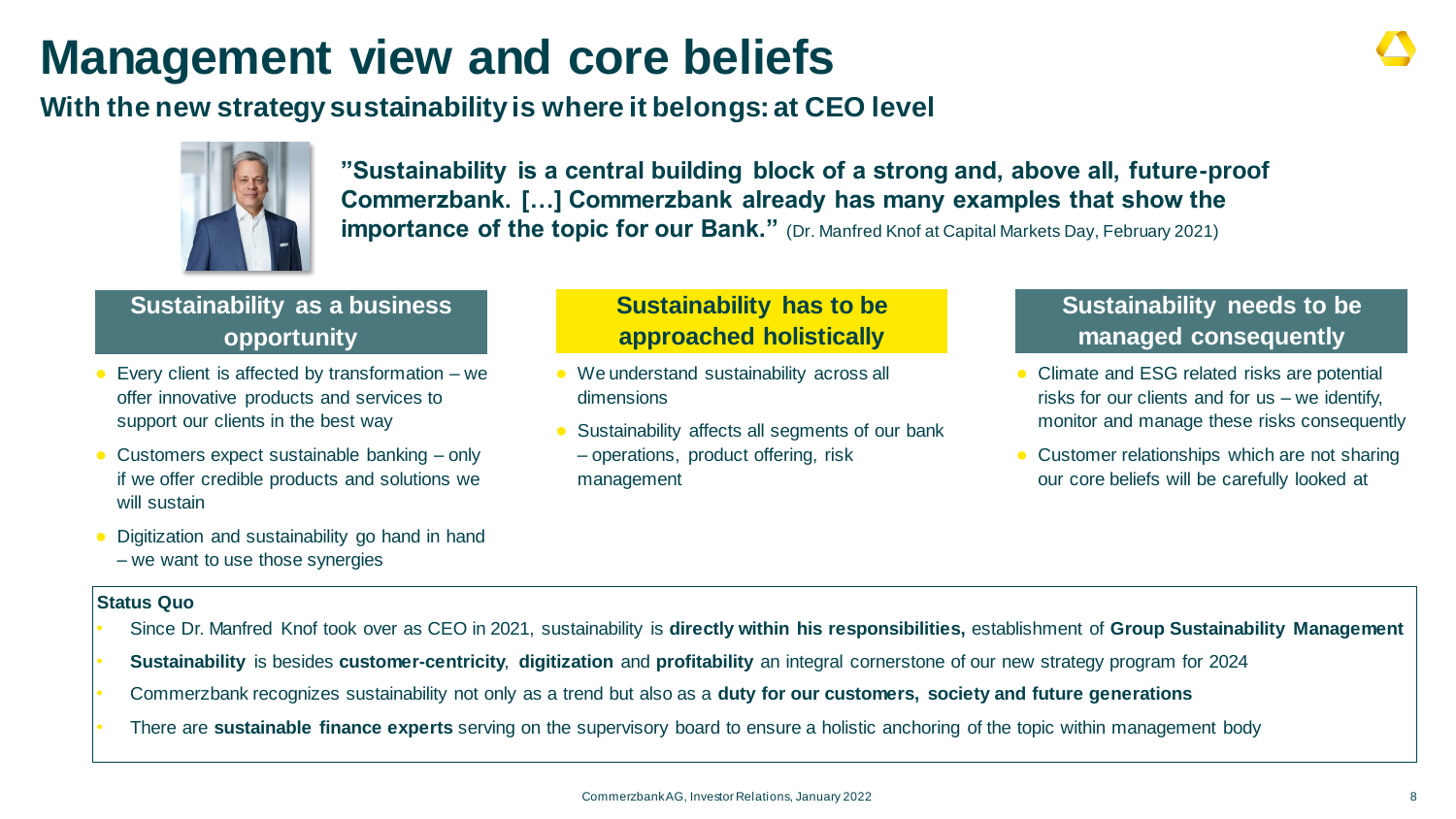## **Implementation and goals of the sustainability strategy**

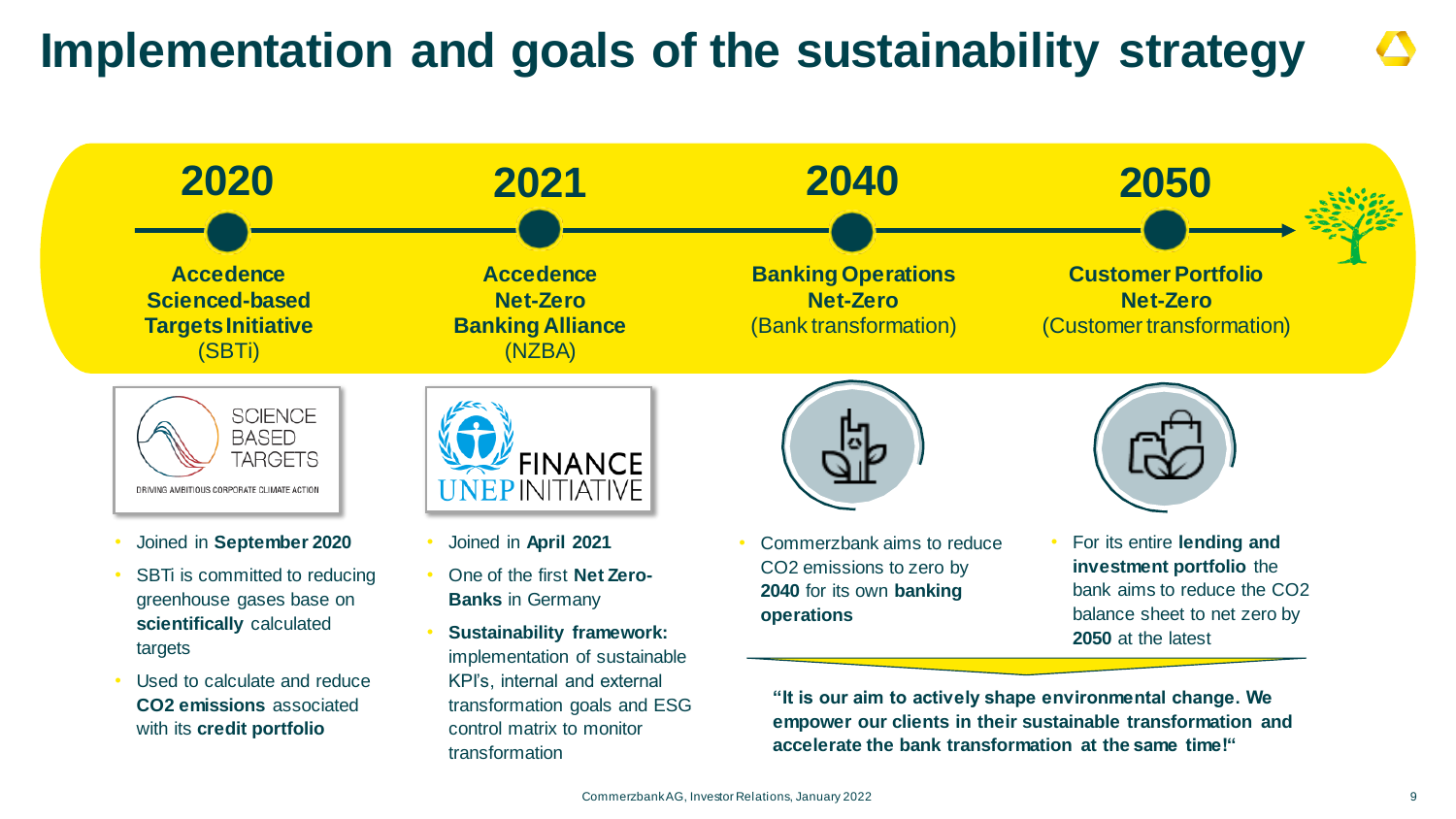## **Increase in sustainable business volume**

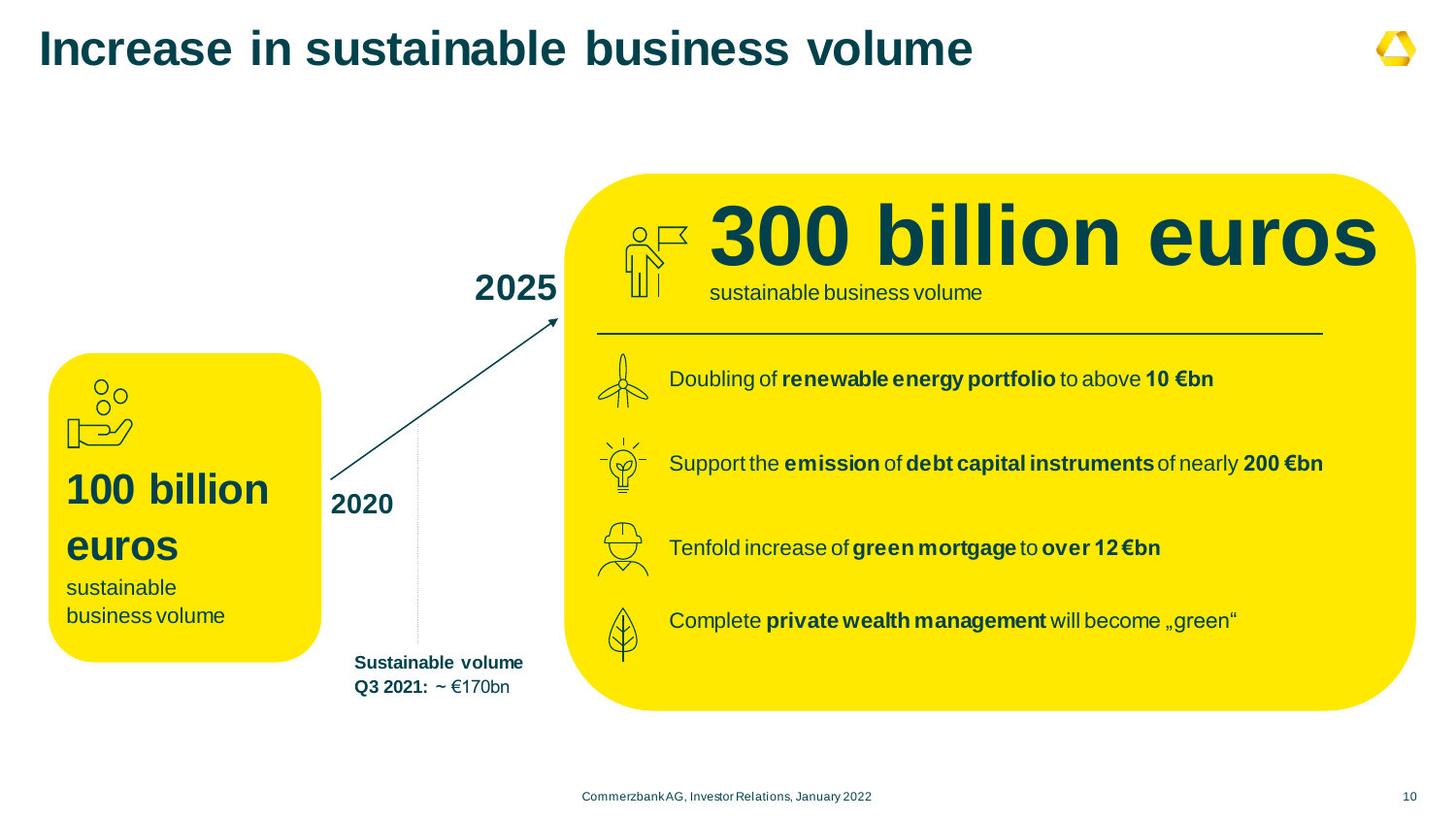## **Diversity at Commerzbank**

### **"We believe that having a diverse and inclusive organization is integral to the success of Commerzbank"**



### **Employee Demographics**

- The average age in Commerzbank is 45.6 years\*
- In 2020 average number of hours for training per employee per year was 18.18 hours
- Part-time working model (30%) of which 87% women, 13% men



#### **International Employees**

- **1,269 non-German** employees from **84 nations**
- Employees from **119 nations** work in Commerzbank Group
- The largest foreign locations are Warschau (mBank), London, Prague, Singapore, New York, Lodz, Sofia **Women and Equality**



- With **1,742 jobs** filled by severely disabled employees
- **5.65%** of all jobs at Commerzbank AG (exceeded requirement of 5% for the sixth year in a row)



#### **Women in management positions**

- The **target** is to staff **35%** of all management positions with women until end of **2021** and **40%** until **2030**
- The female share on the **bank's supervisory board** is **45%**
- **Two** women on the seven-member **executive board**



Development of **women** in management positions in (%)

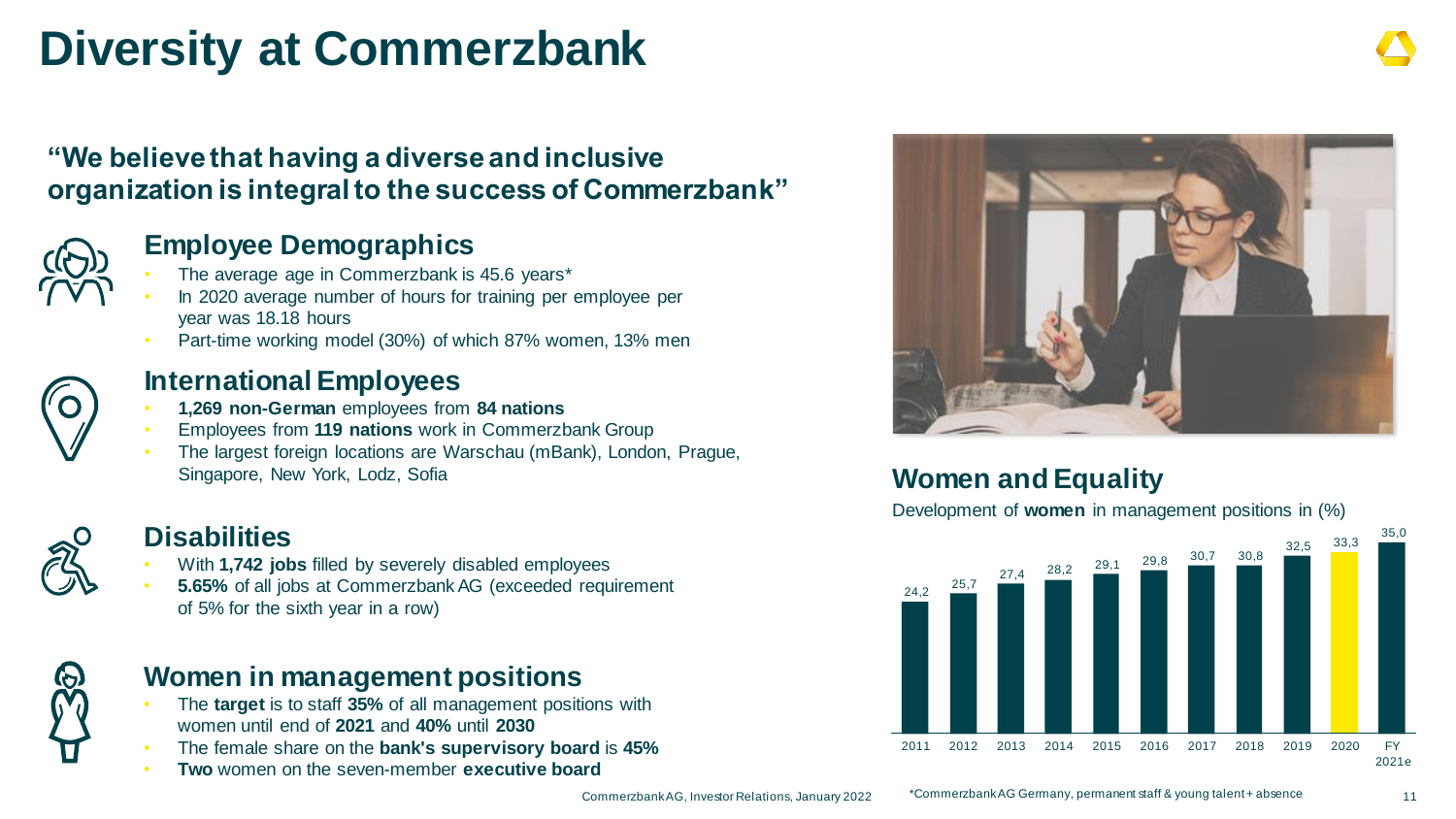

# **Appendix**

Commerzbank AG, Investor Relations, January 2022 12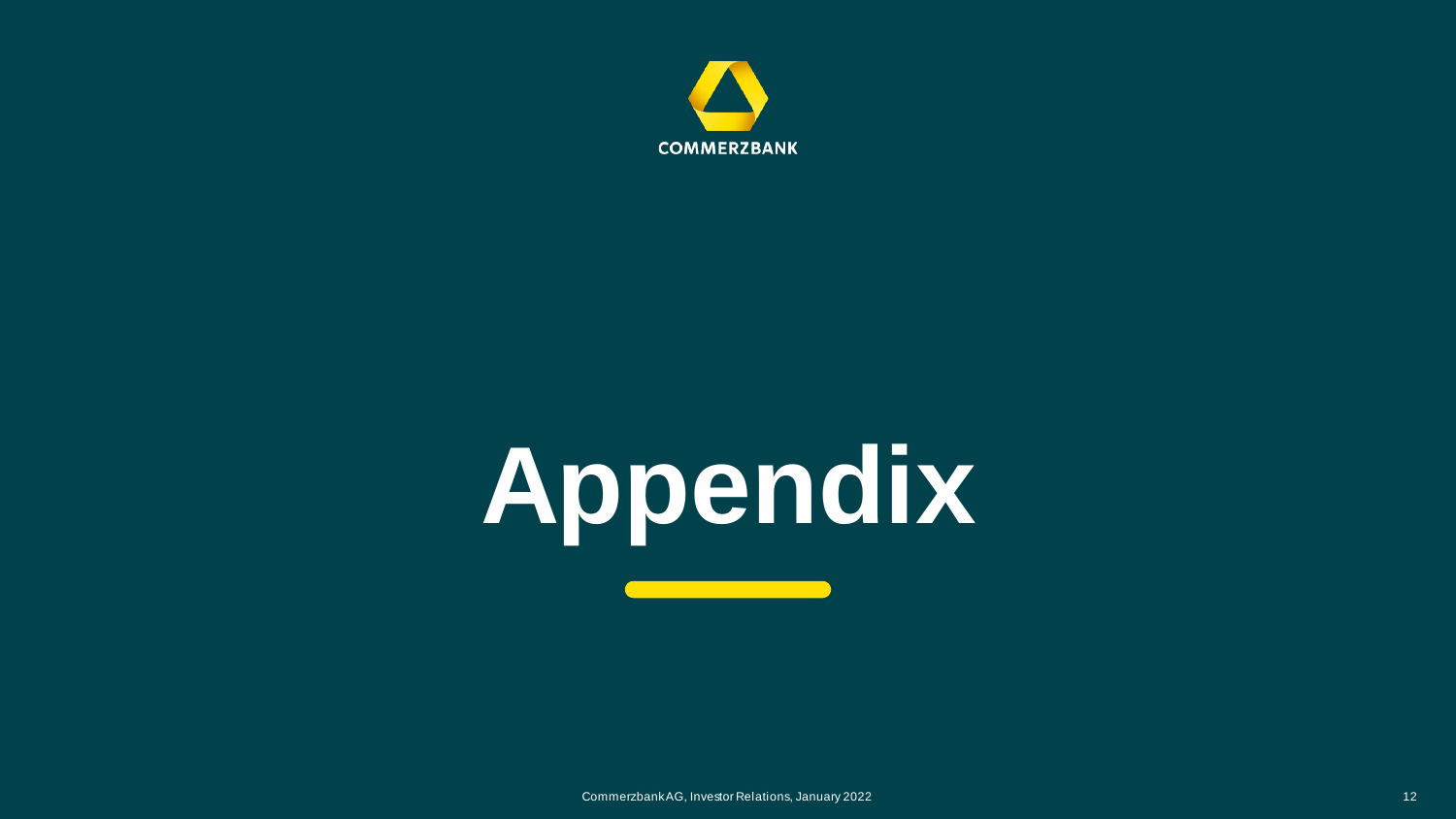## **General information on the composition of the Board of Managing Directors**

The **Board of Managing Directors** consists of a total of **seven members,** including **one Chair** and **one Deputy Chair**.

#### **Composition of the Board of Managing Directors**



**Average age** of members of the **HHH** Board of Managing Directors:

**53 years**



**2 years**

#### **Female quota on the Board of Managing Directors**

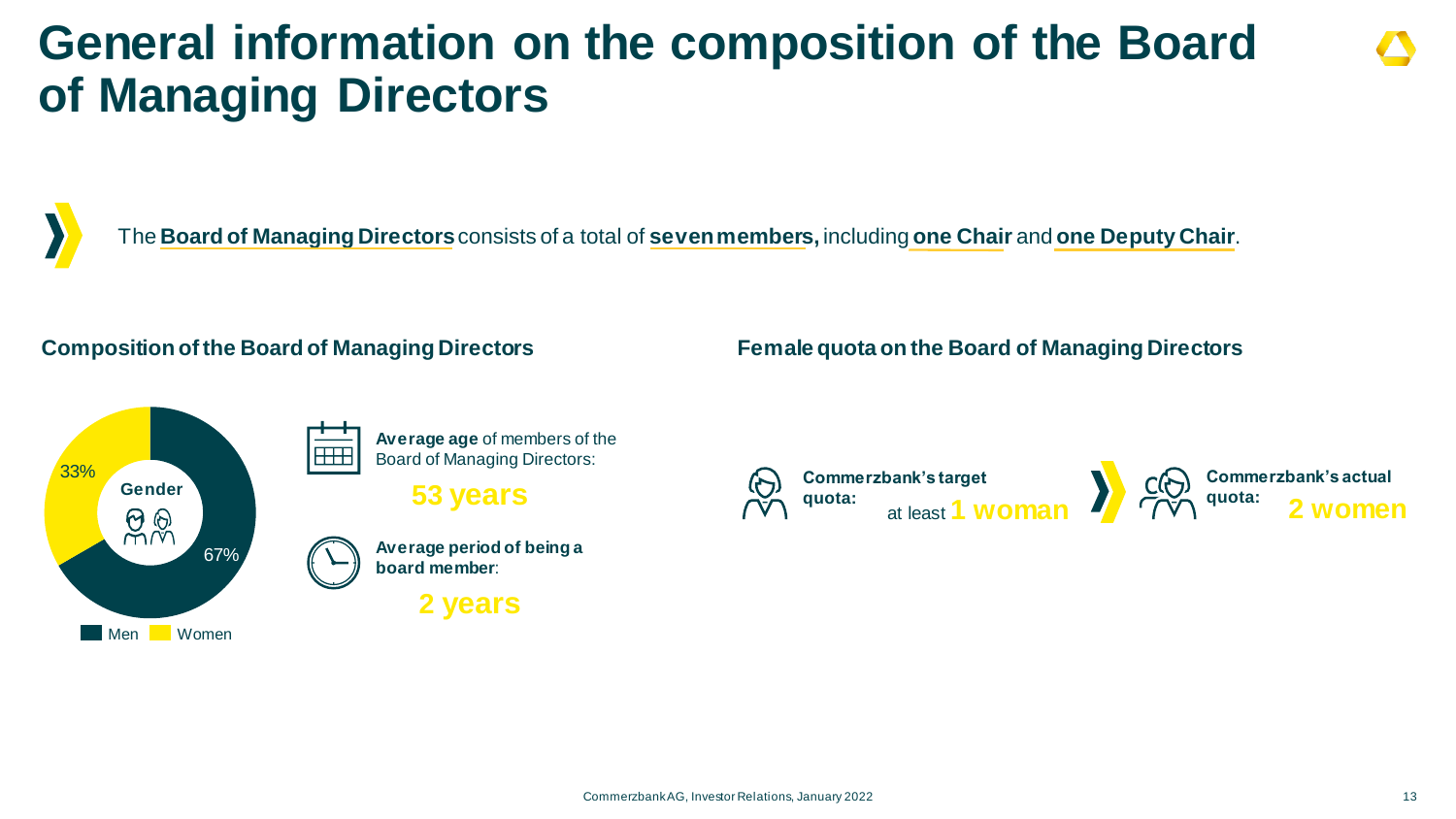## **Composition of the Board of Managing Directors**



1) Deputy Chairwoman 2) subject to final approval by the supervisory authorities and ECB accreditation is still pending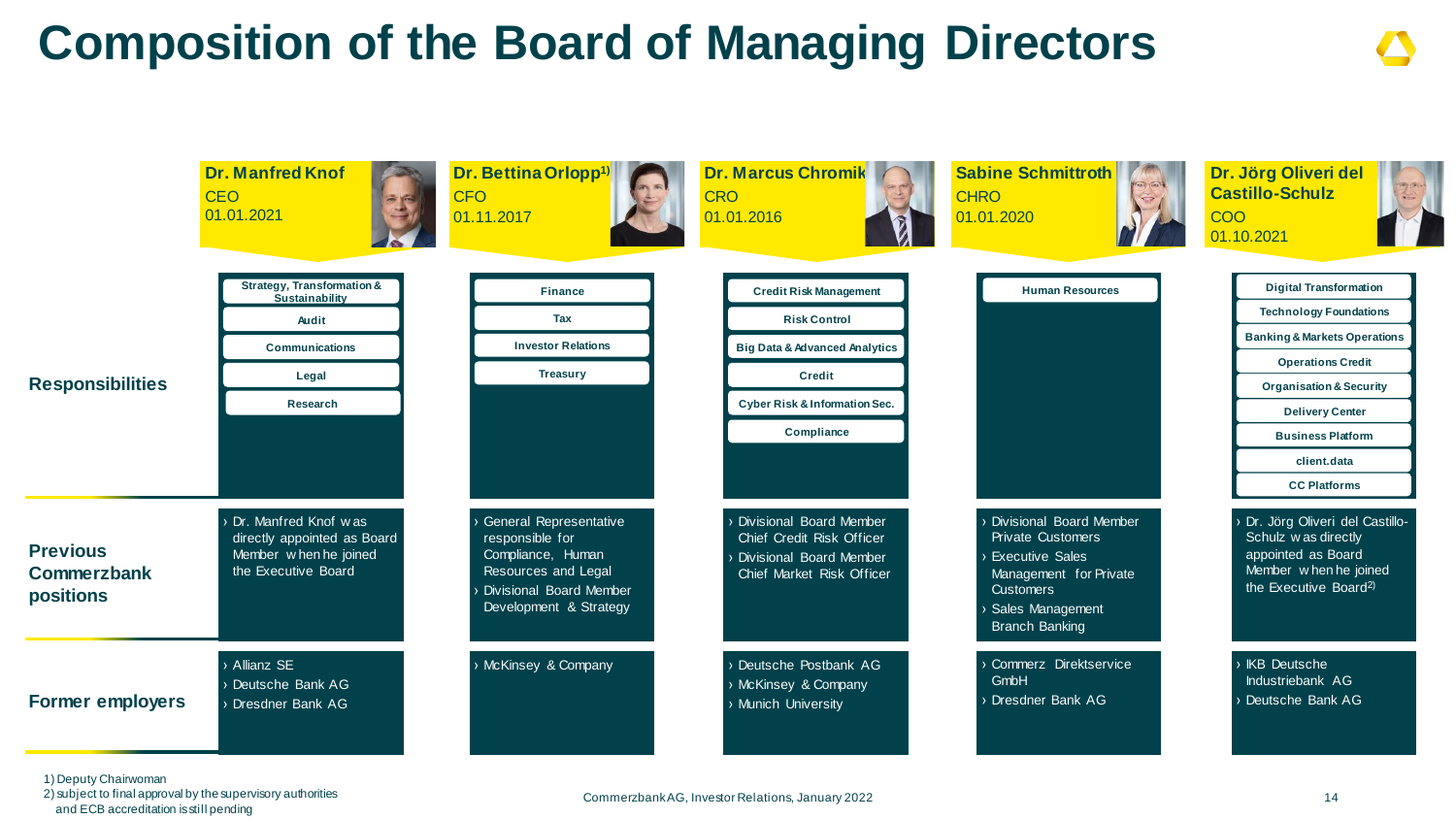## **Composition of the Board of Managing Directors**

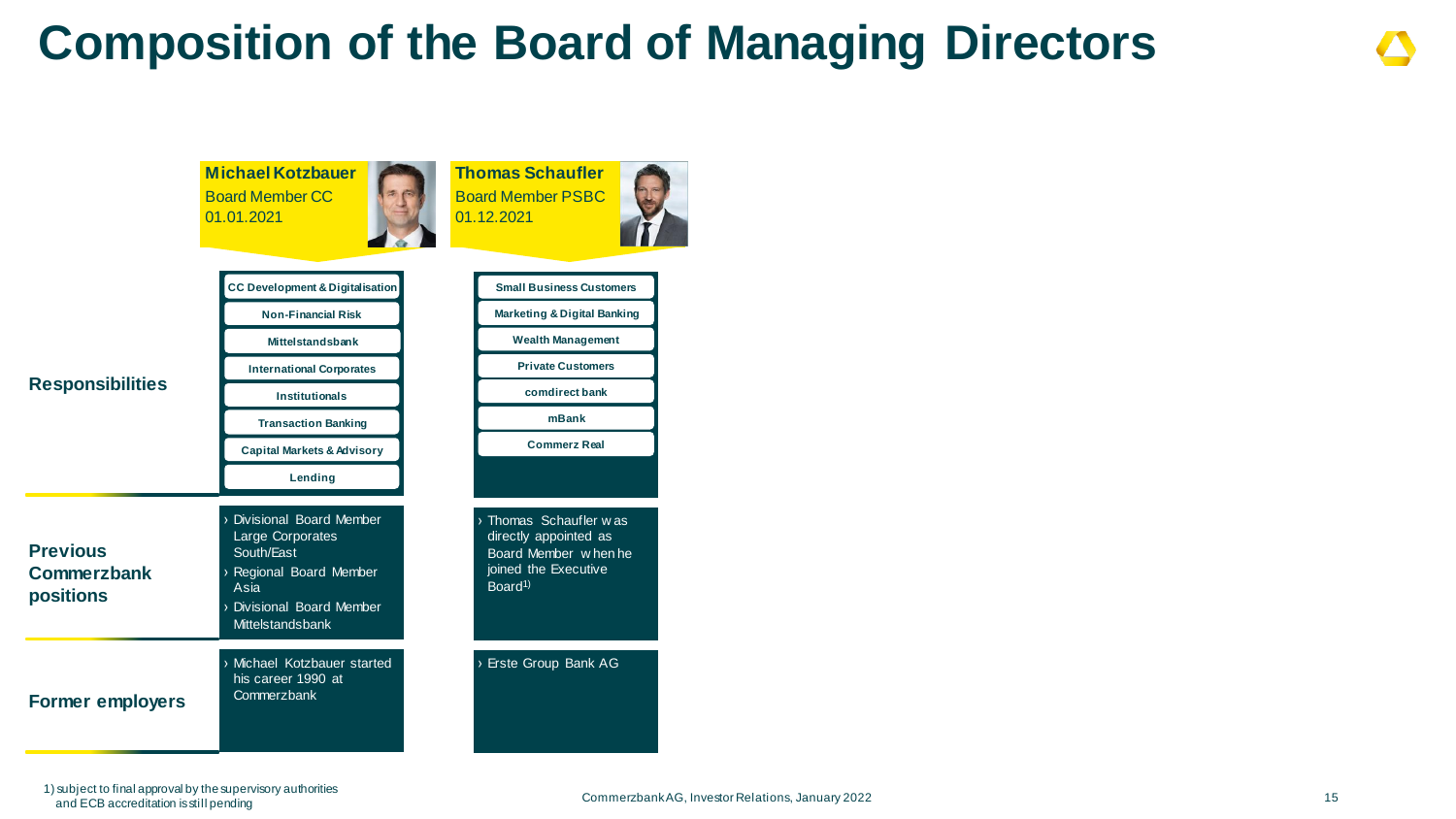## **Remuneration system of the Supervisory Board**

| كالم<br><b>Basic remuneration</b>       |         | <b>Additional remuneration</b>               |  |        |
|-----------------------------------------|---------|----------------------------------------------|--|--------|
| <b>Basic remuneration</b><br>$(in \in)$ |         | <b>Additional remuneration</b><br>$(in \in)$ |  |        |
| <b>Chairman of the Board</b>            | 240,000 | <b>Chairman Audit/ Risk Committee</b>        |  | 60,000 |
| <b>Deputy Chairman of the Board</b>     | 160,000 | <b>Member Audit/Risk Committee</b>           |  | 30,000 |
| <b>Member of the Board</b>              | 80,000  | <b>Chairman of all other Committees</b>      |  | 40,000 |
|                                         |         | <b>Members of all other Committees</b>       |  | 20,000 |

The **additional remuneration for committee appointments** is **not linked or dependent on the long- or short-term performance** of Commerzbank.

**Additional remuneration is paid for a maximum of three committee appointments**, taking the figures for the three highest paid positions. In addition, **each member receives an attendance fee of €1,500** for each meeting or conference call of the Supervisory Board or one of its committees. The **attendance rate was ~99%** in 2020.

The **aggregate amount of loans granted to the members of the Supervisory Board** was **€1,719 thousand** by year-end 2020 (year-end 2019: €1,468 thousand). **Commerzbank Group companies did not enter any contingent liabilities in favor of members of the Supervisory Board**.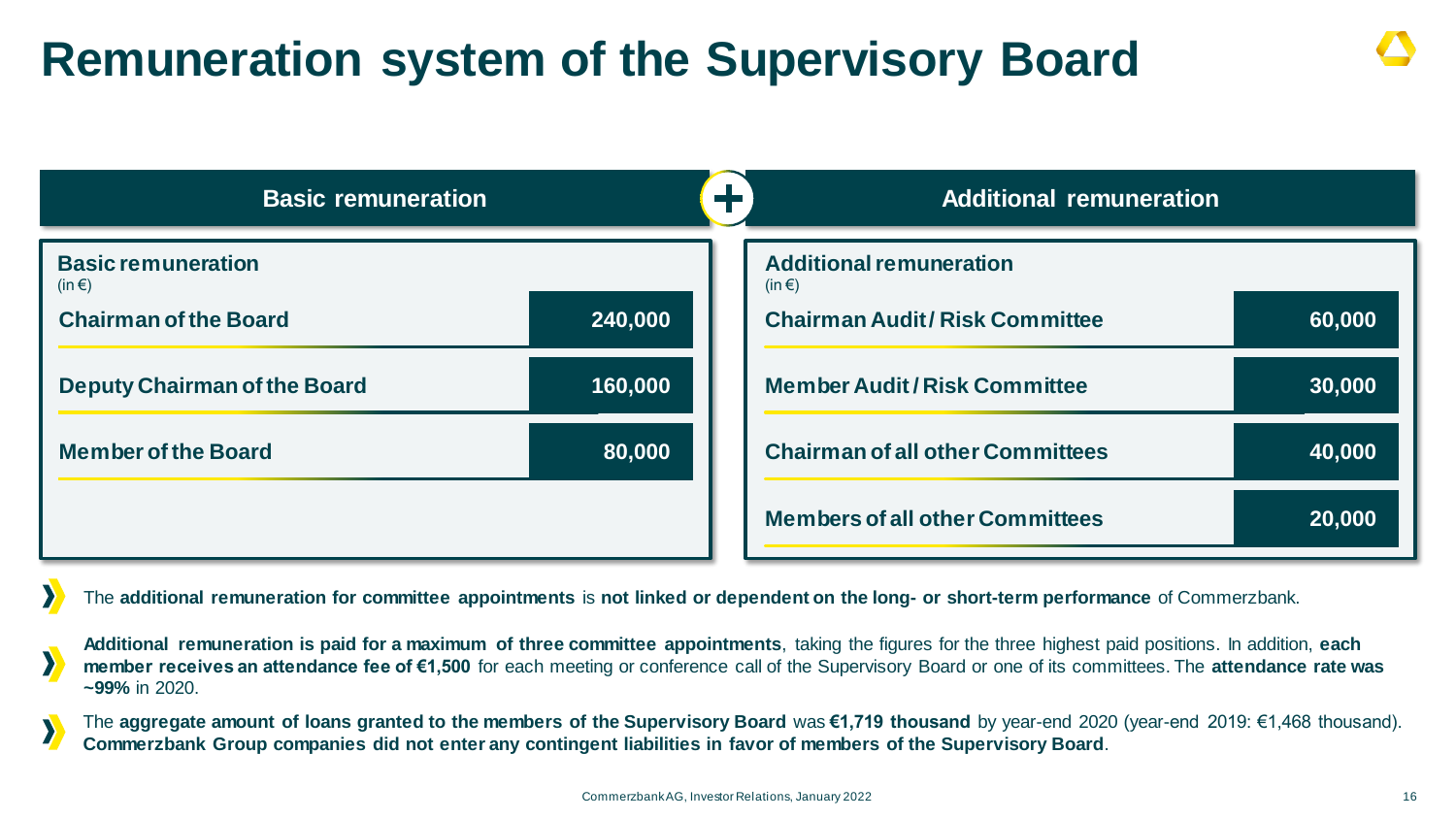## **New established: Group Sustainability Board**



"**Sustainability is not only playing an increasingly important role in the everyday lives of our customers – we as a bank are also convinced that sustainability is a central issue of our time and our future actions."**

#### **The Boards composition:**



- We commit ourselves to the Paris Agreement
- With the Group Sustainability Board, we anchor the entire topic of sustainability in our organization and want to develop a common understanding for it
- Defining the Bank's strategic SDGs and monitor the measures taken to implement and manage them
- Develop an ambitious sustainability strategy inline with our business strategy alongside attractive KPIs to measure our success

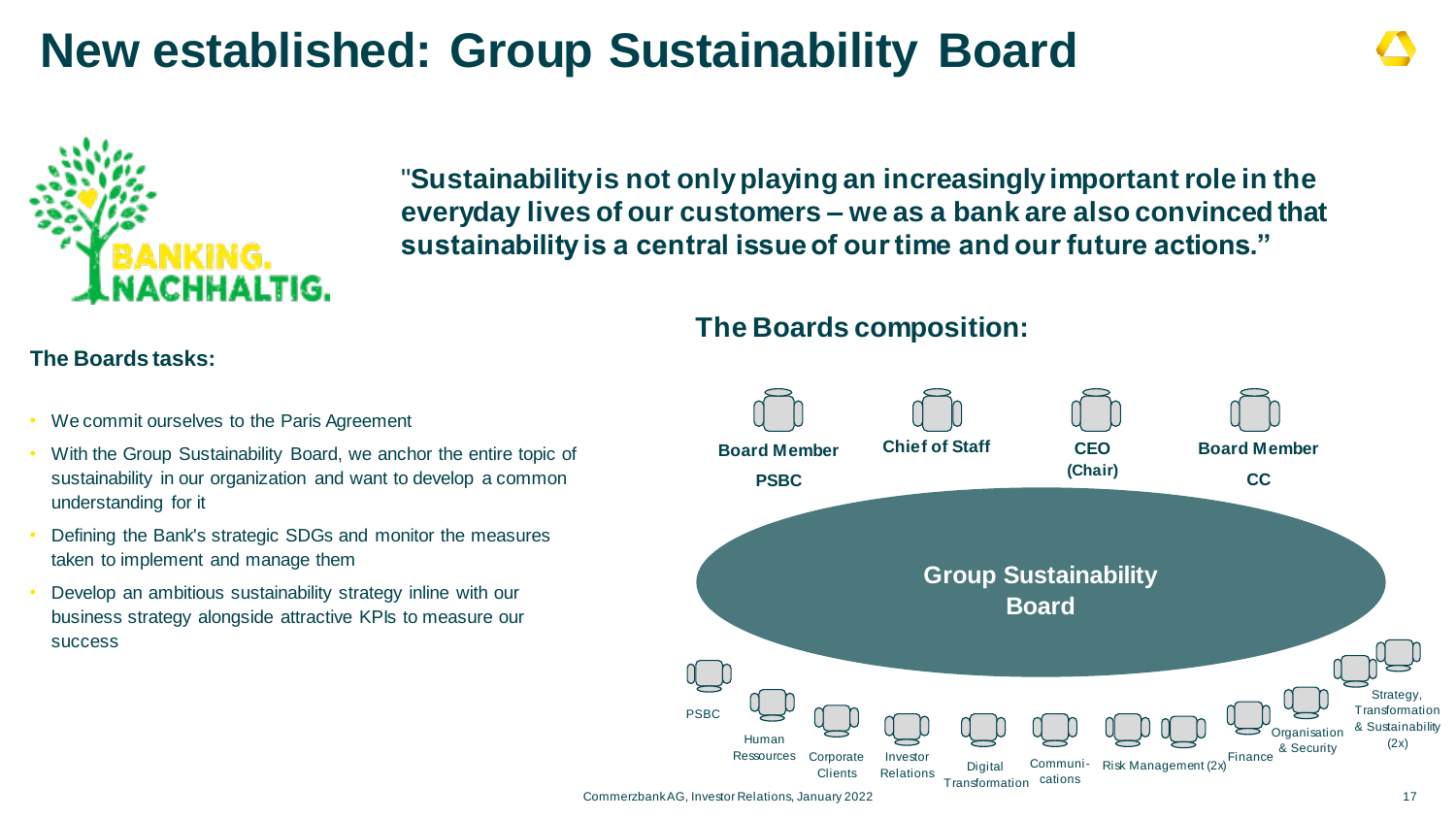## **ESG ratings of Commerzbank**



### **MSCI**

#### **ESG Rating**

- Double A rated in the upper part of the MSCI ESG rating scale
- Above-average positions in terms of private & data security, financial product safety, human capital and financing environmental impact



**Medium** Low Negligible

#### **ESG Risk Rating**

- Commerzbank is at medium risk of experiencing material financial impacts from ESG factors (score of 24.1 / 100 with 0 being the best)
- Very well positioned above industry average on the 1<sup>st</sup> quantile
- 
- **ISS ESG**

#### **ESG Corporate Rating**

- Rated in the ISS ESG Prime Segment – top 10% of industry group
- **Excellent ratings** especially in the categories environmental management, corporate governance and business ethics



## 10 9 8 7 6 5 4 **3 1**



#### **ESG QualityScores**

- Commerzbank assigned with low ESG risks by ISS ESG **QualityScores**
- Social QualityScore 1, Environmental Score 2, Governance QualityScore 3



## E D C **B** A

## **Climate Change Rating**

- Commerzbank's rating is above-average of the financial sector (C)
- Positioned as "Sector Leader Financials" in DACH region (ranked top 15% of financials in Germany, Austria and Switzerland)